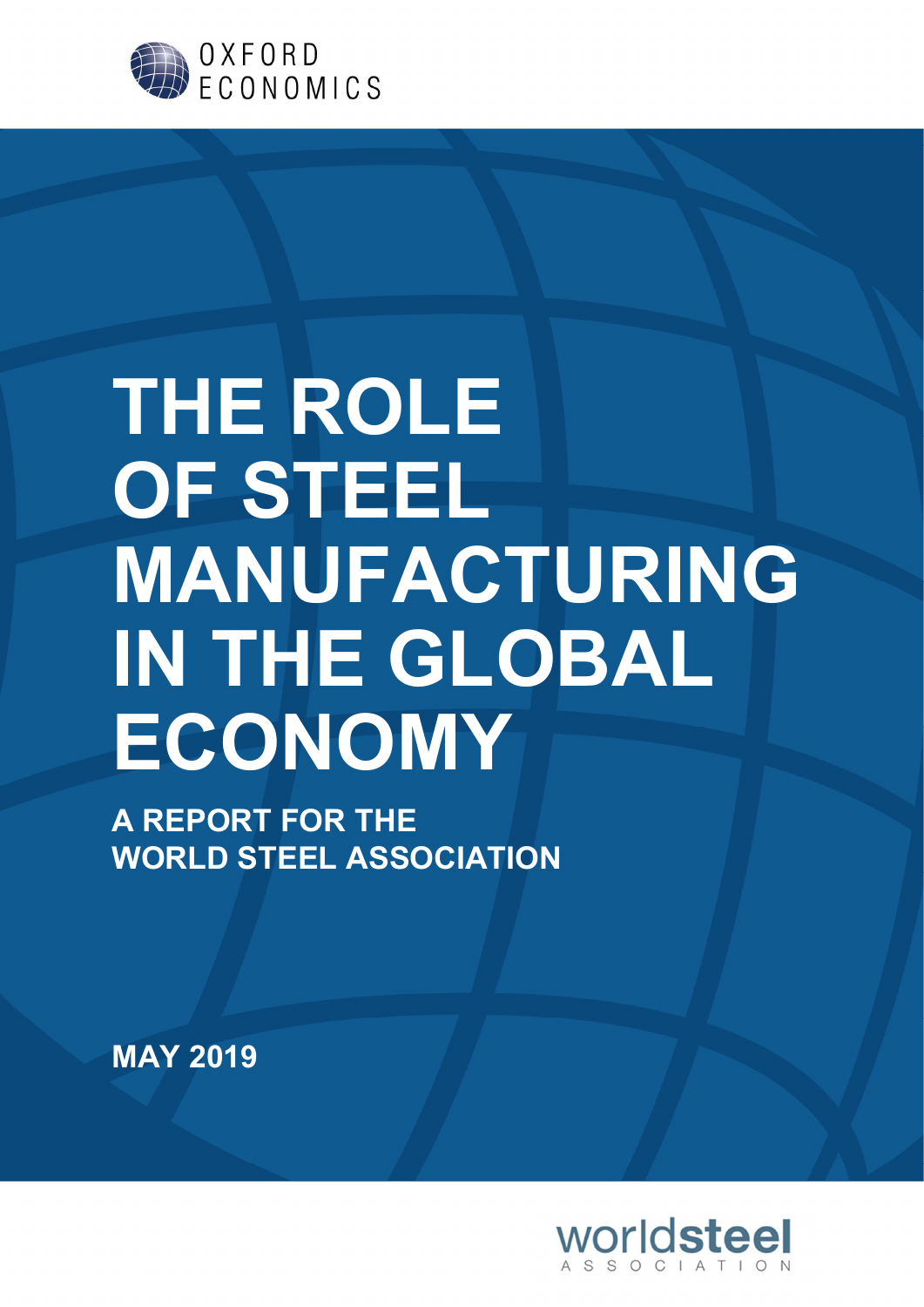

#### Oxford Economics

Oxford Economics was founded in 1981 as a commercial venture with Oxford University's business college to provide economic forecasting and modelling to UK companies and financial institutions expanding abroad. Since then, we have become one of the world's foremost independent global advisory firms, providing reports, forecasts and analytical tools on more than 200 countries, 250 industrial sectors, and 7,000 cities and regions. Our best-of-class global economic and industry models and analytical tools give us an unparalleled ability to forecast external market trends and assess their economic, social and business impact.

Headquartered in Oxford, England, with regional centres in London, New York, and Singapore, Oxford Economics has offices across the globe in Belfast, Boston, Cape Town, Chicago, Dubai, Frankfurt, Hong Kong, Houston, Johannesburg, Los Angeles, Melbourne, Mexico City, Milan, Paris, Philadelphia, Sydney, Tokyo, and Toronto. We employ 400 full-time staff, including more than 250 professional economists, industry experts and business editors—one of the largest teams of macroeconomists and thought leadership specialists. Our global team is highly skilled in a full range of research techniques and thought leadership capabilities, from econometric modelling, scenario framing, and economic impact analysis to market surveys, case studies, expert panels, and web analytics.

Oxford Economics is a key adviser to corporate, financial and government decision-makers and thought leaders. Our worldwide client base now comprises over 1,500 international organisations, including leading multinational companies and financial institutions; key government bodies and trade associations; and top universities, consultancies, and think tanks.

#### May 2019

All data shown in tables and charts are Oxford Economics' own data, except where otherwise stated and cited in footnotes, and are copyright © Oxford Economics Ltd.

This report is confidential to the World Steel Association and may not be published or distributed without their prior written permission.

The modelling and results presented here are based on information provided by third parties, upon which Oxford Economics has relied in producing its report and forecasts in good faith. Any subsequent revision or update of those data will affect the assessments and projections shown.

To discuss the report further please contact:

Doug Godden: dgodden@oxfordeconomics.com

Oxford Economics

Broadwall House, 21 Broadwall, London, SE1 9PL, UK

Tel: +44 203 910 8000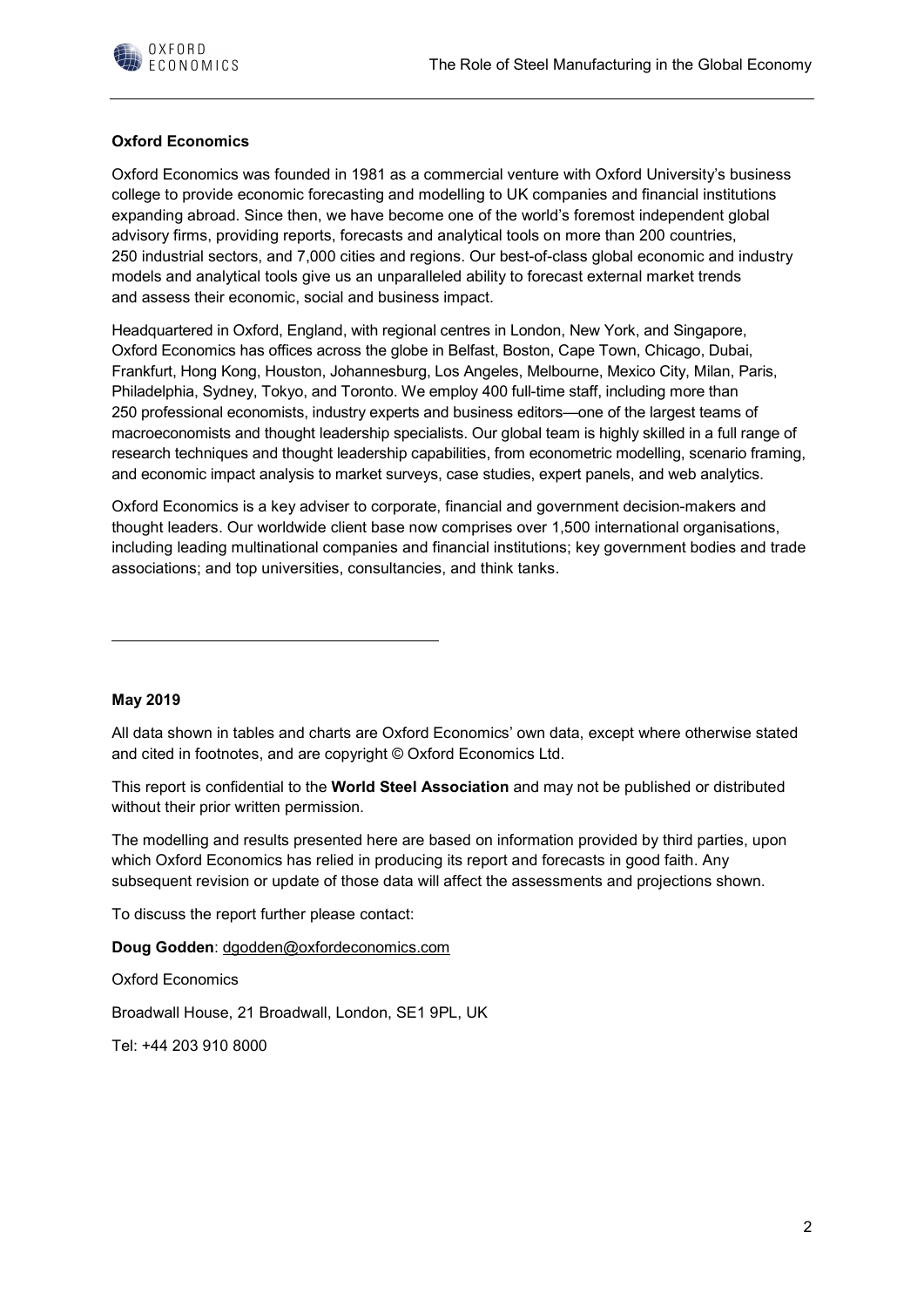

## EXECUTIVE SUMMARY

This report, commissioned by the World Steel Association and prepared by Oxford Economics, looks at the role of the worldwide steel industry in today's international economy. Our study is unusual in being truly global, whereas most economic impact studies focus on the impact on a single country, or (at most) group of countries. Consequently, there is no import-related "leakage", as in a traditional study, as imports are cancelled out by exports at the global level.

This report is also noteworthy because it quantifies the share of key customer-sector activities that can justifiably be described as "facilitated by" the steel sector. This again sets it apart from "standard" economic impact studies, which do not attempt to measure these wider impacts.

#### THE GLOBAL STEEL INDUSTRY IS HIGHLY PRODUCTIVE

The steel industry is active in all parts of the world, transforming iron ore into a range of products that are sold for a total annual value of US \$2.5 trillion. The industry employed more than six million people around the world in 2017, and the "added value" of its production processes totalled almost US \$500 billion. This figure comprises the industry's employment costs, capital costs, and net profits, and is the standard way of allocating global or national output (GDP) between sectors.

Dividing this by the total number of workers, we find that the steel industry's productivity per worker exceeds US \$80,000—three times the average across all sectors of the global economy.

#### IT HAS A FAR-REACHING SUPPLY CHAIN …

But this is only one way in which the steel industry punches above its weight. It also has an unusually large global supply chain. This study calculates that, for every \$1 of value that is added by work within the steel industry itself, a further \$2.50 of value-added activity is supported across other sectors of the global economy, as a result of purchases of raw materials, goods, energy, and services.

We also find that for every two jobs in the steel sector, 13 more jobs are supported throughout its supply chain—meaning that, in total, some 40 million people work within the steel industry's global supply chain, generating over US \$1.2 trillion of added value. This economic activity extends across multiple sectors and countries, far beyond the major steel-producing locations.

#### … AND ENABLES HIGH-VALUE ACTIVITY ACROSS MANY SECTORS

Steel is also a key input in the work of many other industrial sectors, which produce items essential to the functioning of the wider economy—including hand tools and complex factory machinery; lorries, trains, and aircraft; and countless items used by individuals in their everyday lives, from cutlery to cars. Steel is also used in the construction of homes and other buildings, bridges, pylons, and transmitters.



in the steel sector, 13 more jobs are supported throughout its global supply chain. In total, some 40 million people work within this supply chain.

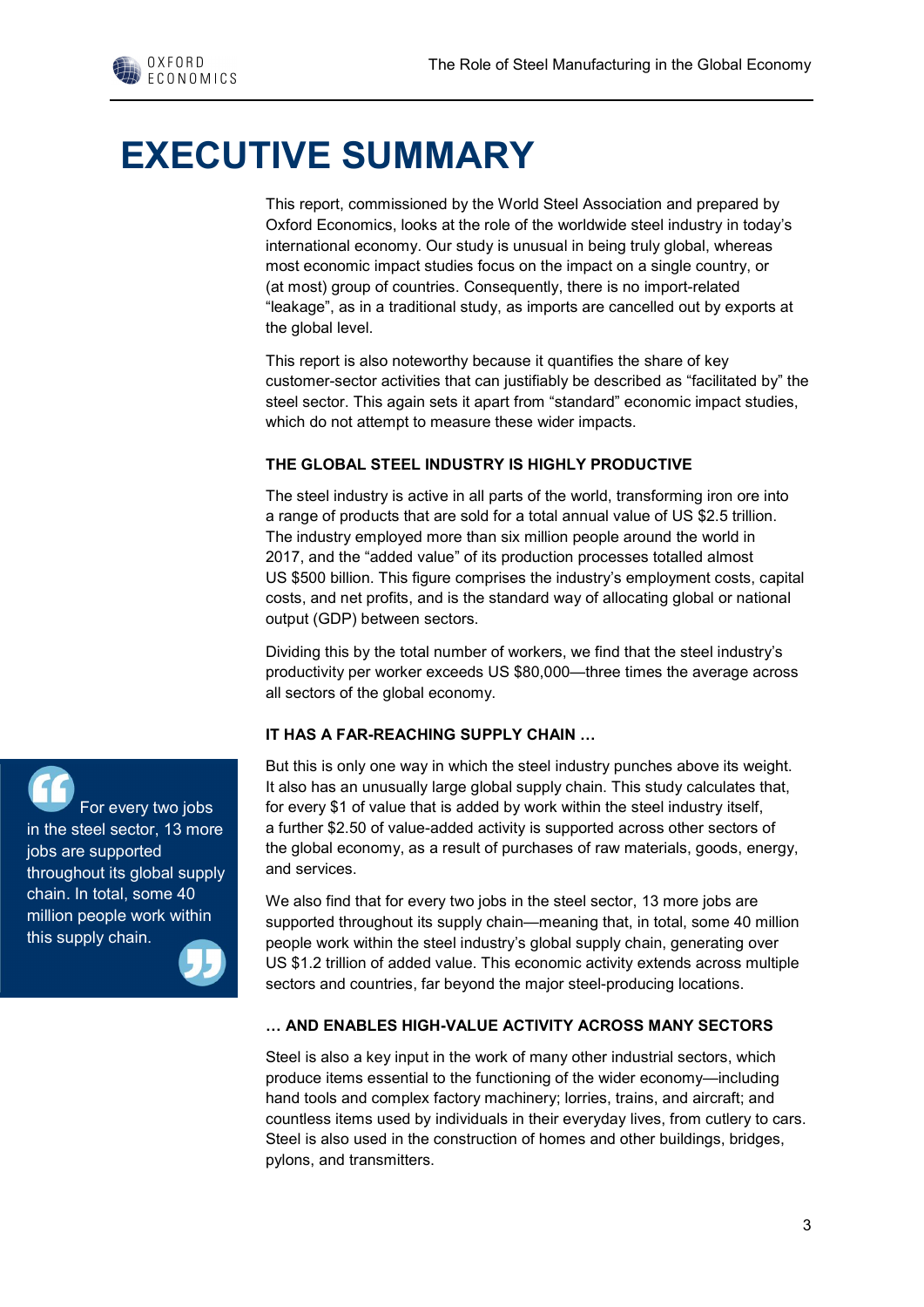Therefore, to capture the full impact of the global steel industry, this study also analyses the use of steel in seven other key industries,<sup>1</sup> to estimate what value-share of these sectors' work is attributable to steel, over and above the simple value of the steel embedded in their products. We do this using both a "narrow" and a "broad" approach, to reflect different interpretations of the share of customer work that is made possible by the use of steel. These narrow and broad measures can be regarded as imposing minimum and maximum values on the share of customer activity that may be attributed to the use of steel.

#### Narrow (minimum) approach

Our "narrow" approach assumes that the share of work facilitated by steel equates to the share of steel in each customer's total purchases of external inputs. By this metric, we estimate that the steel industry facilitated a further US \$1.2 trillion of value-added output in 2017, and supported an additional 49 million jobs around the world.

Combining this finding with our earlier results, we calculate that the total value-added contribution either supported or facilitated by steel in 2017 was US \$2.9 trillion (see Fig. 1). Equivalent to 3.8 percent of global GDP that year, this activity is estimated to have supported a total of 96 million jobs.



#### Fig. 1. Narrow measure of steel's global "value chain"

By country of activity, China accounts for 36 percent of the steel industry's annual contribution to global GDP, the US for 11 percent, and Japan for nine percent. China also accounts for 36 percent of global jobs supported or facilitated by steel manufacturing, followed by India with 30 percent.

### 3.8%

Share of annual global GDP accounted for by the steel industry, according to our narrow view.

On this basis, steel's contribution was worth US \$2.9 trillion in 2017, and supported 96 million jobs.

<sup>&</sup>lt;sup>1</sup> The seven industries comprise the manufacture of metal products, mechanical machinery, electrical machinery, motor vehicles, other transport equipment, and domestic appliances, plus the construction industry.